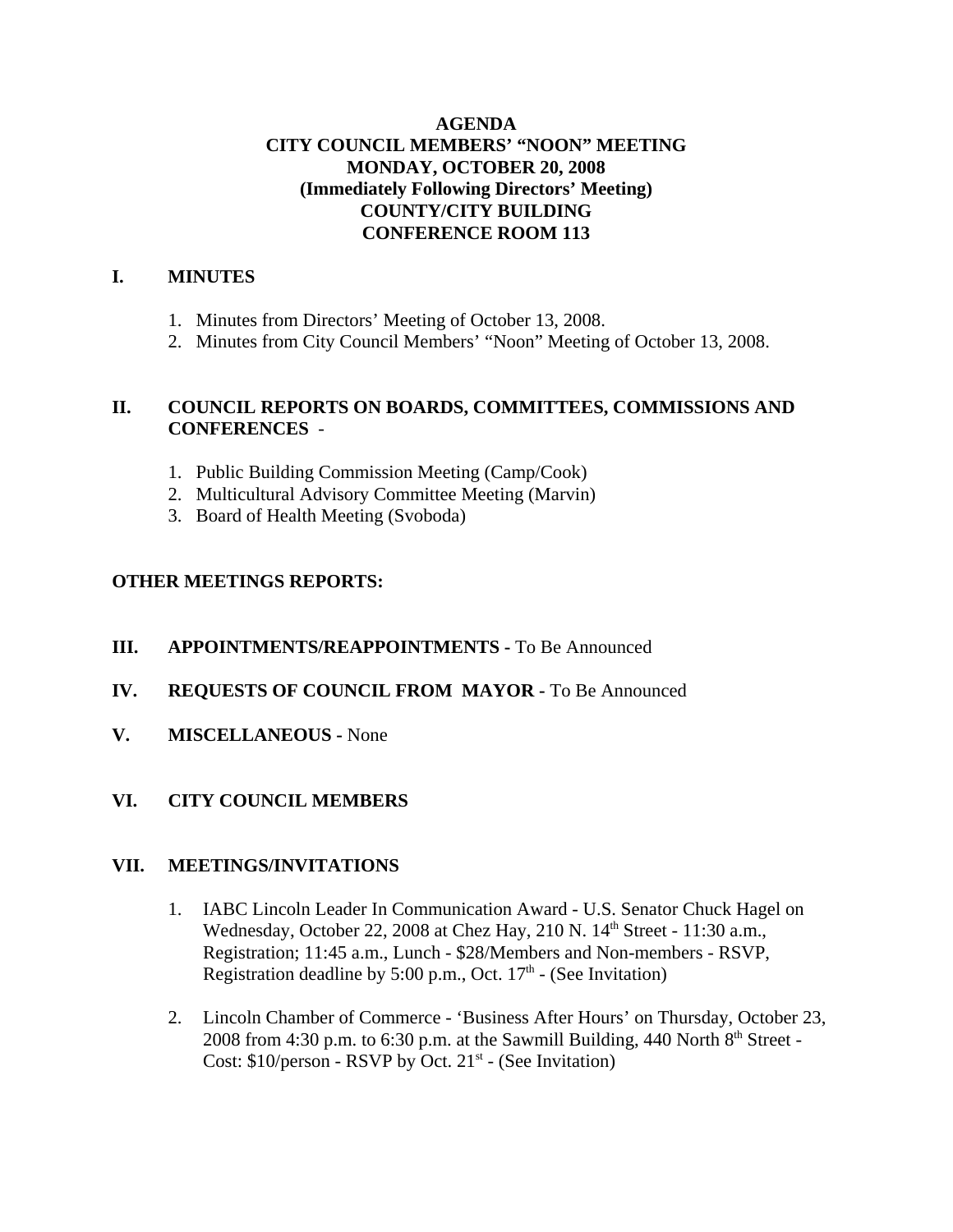3. BryanLGH College of Health Sciences Celebration in Recognition of Regional Accreditation by the Higher Learning Commission/North Central Association through 2013 on Monday, November 3, 2008 from 5:30 p.m. to 7:30 p.m. at BryanLGH College of Health Sciences, 5035 Everett Street - RSVP by Oct. 30<sup>th</sup> to 481-8760 or by e-mail - (See Invitation)

#### **VIII. ADJOURNMENT**

ca102008/tjg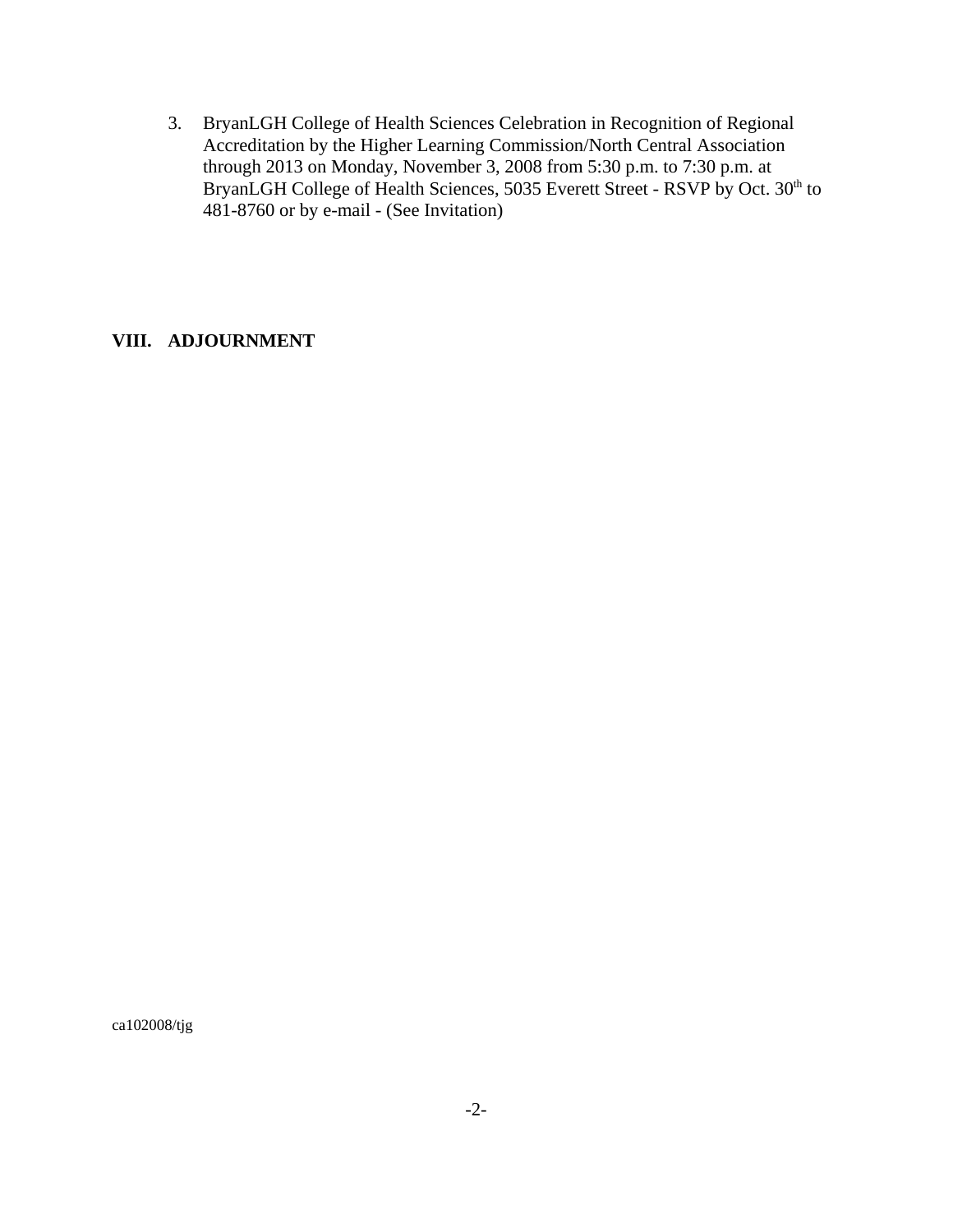#### **MINUTES CITY COUNCIL ORGANIZATIONAL MEETING MONDAY, OCTOBER 20, 2008**

**Present:** Robin Eschliman, Chair; Doug Emery, Vice Chair; Jon Camp; Jonathan Cook; Ken Svoboda; and Dan Marvin

#### **Absent:** John Spatz

**Others Present:** Rick Hoppe, Aide to the Mayor; Denise Pearce, Aide to the Mayor; Trish Owen, Aide to the Mayor

Chair Eschliman opened the meeting at 11:12 am and announced the location of the Nebraska Open Meetings Act.

#### **I. MINUTES**

- 1. Minutes from Directors' Meeting of October 13, 2008.
- 2. Minutes from City Council Members' "Noon" Meeting of October 13, 2008.

With no corrections the above minutes were approved by acclamation.

# **II. COUNCIL REPORTS ON BOARDS, COMMITTEES, COMMISSIONS, CONFERENCES**

# **1. Public Building Commission Meeting Camp/Cook**

In answer to a question regarding the furniture debate Camp replied it is now on pending. Looking to have a different law representative to eliminate conflict of interest.

Camp stated they discussed Court space. County Court needs more space, and looked at options for the Juvenile Court Room on 4<sup>th</sup> floor. The City Attorney's office did approve a \$40,000 architect contract with DBH for the design. Hendry commented the City signed the contract and will present to Hudkins on Tuesday for his signature.

The PBC worked on common area resolution. Adopted the resolution with three tiers. The public sidewalk area has public free speech, and open for demonstrations. Off the sidewalk and approaching the building, on City-County property but not on public right-of-way, the public could speak on government matters. The inside hallways available for use by government people for government business. Cook stated the primary reason for revisiting the policy is not necessarily to change what would be allowed where, but to apply to all buildings managed by the Building Commission.

Camp stated they reviewed the K Street facility. The State will expand the space they need. Cook added they want dry sprinklers and will not charge us, but have to discuss with other lessees with regular sprinklers. Will approach about putting dry sprinklers on all floors, as the cost isn't overwhelming. Svoboda asked if the sprinklers spray out a dry product? Camp understood they now have a wet system, water in the pipes, and a dry system has a vacuum seal, dry in the pipes and then activated with water flowing out. Eschliman thought previous discussions indicated the City and/or County would use the space, with the State leaving. Cook replied may happen in the future but now have the State lease. If space is needed later could change.

Camp stated with their plan they will place steel panels on windows to protect from wind damage. Also, the PBC will do tuck pointing repair and after investigation may also water proof. Cook added they discussed rearrangement of the County Clerk's office. Camp stated the PBC may also work on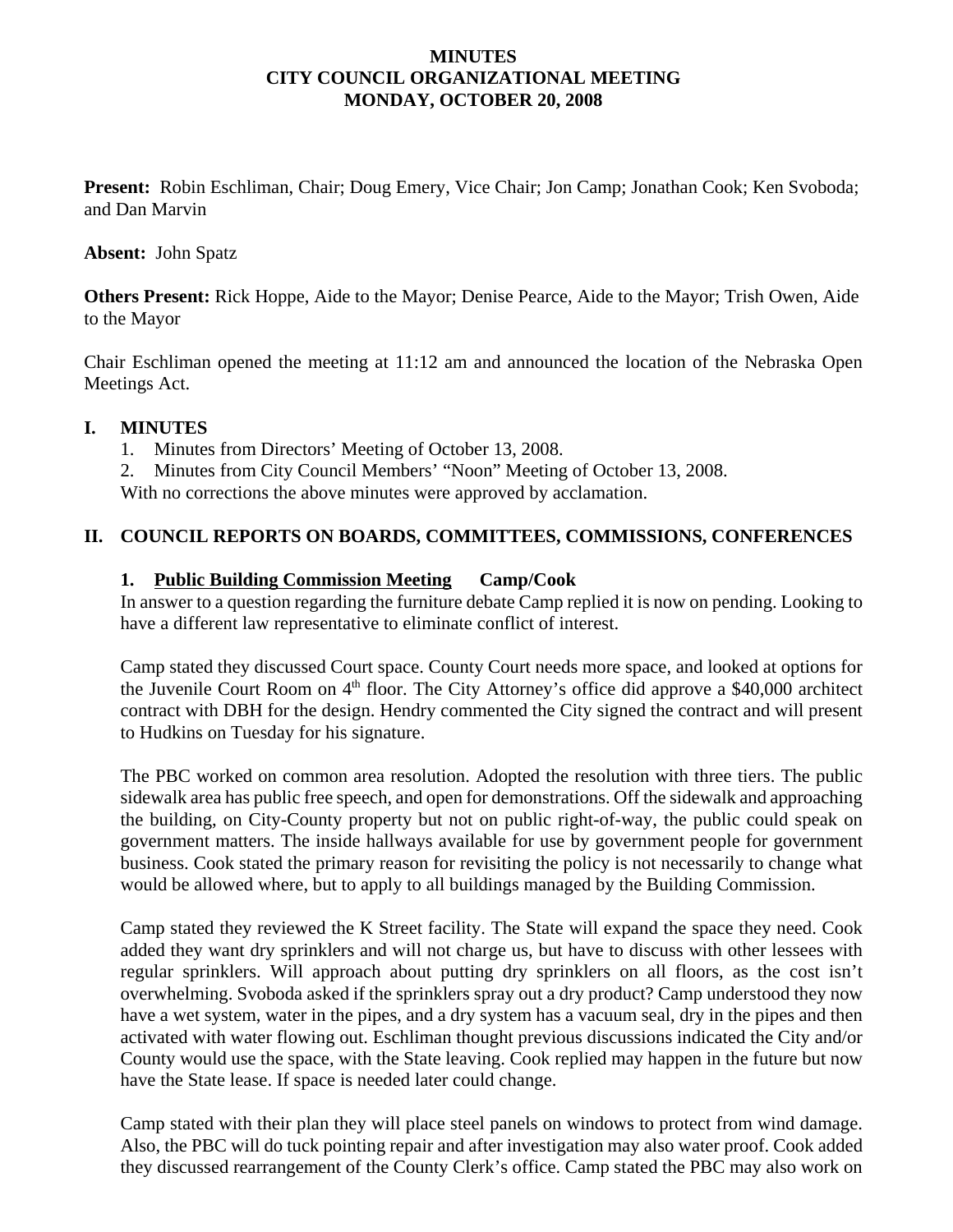design in the finance department. The State Treasurer's office will continue their lease, and the County Assessor will use some personnel space for two months next year. Camp stated he again brought up energy savings and in doing steel panels on the K Street facility it may have reflective advantages

# **2. Multicultural Advisory Committee Meeting Marvin**

Due to an unavoidable conflict of interest Councilman Marvin was unable to attend. The chair, Pearce, was absent due to commitments.

# **3. Board of Health Meeting Svoboda**

Svoboda stated they welcomed new Board member, Dr. Carlo Lester. Received report on the summer food program, in it's 28<sup>th</sup> year. Just under 57,000 meals served to school children during the summer last year. Svoboda gave thanks to volunteers as the program couldn't operate without their assistance.

Svoboda said an item coming from the Board of Health is a permit issuance and fee for inspections on rental properties, four units and above. Approved by Council during the budget process, where we also eliminated a half-time senior environmental health specialist. Fees generated through this operation will pay for the half-time person primarily to deal with rental property complaints. We should collect for inspections as people call just to have their property inspected for mold.

Cook had concerns expressed to him on the issue. Building and Safety will raise their fees and the Health Department would add an additional fee. Some wonder why two separate permitting processes when Building/Safety could collect the entire amount and remit a portion to the Health Department. Svoboda replied that will happen. Building/Safety will collect, transfer \$10 for the first three units and .50¢ for each additional unit to the Health Department. Cook asked if the Building/Safety timeline was a fully based plan, had heard the Health Department was still developing, will they come forward together? Svoboda stated it passed the Board of Health and will be on the agenda in early November.

Svoboda stated changes are coming on the food code. Description of food handlers completely revamped. Had five levels but now have four which are more descriptive of what a person does. Went through the Nebraska Restaurant Group, the Food Advisory Committee and this determination agreed upon. Cook asked if it requires additional employee training? Svoboda replied no, instead of doing different levels will actually do one, and also working with the University of Nebraska regarding an on-line version of the testing, similar to the Responsible Hospitality Council on the liquor side.

# **OTHER MEETINGS REPORTS:**

Marvin attended a meeting with members from Public Works, Building/Safety, and staff from the Mayor's Office regarding interpretation of Council intent. Discussed the concerns of Public Works on reduction in sidewalk inspection money. Marvin stated he tried to explain the Council wanted to consolidate activities, with the response from departments being negative.

Marvin added one item expressed is possible grant funds. The Council needs to be flexible in terms of which department applies as one may be better applying for grant funds than Building/Safety. Eschliman asked if budgeted for and if it was more funds, or a way to pay for the position? Marvin said possibly or could apply for the grant but maybe need matching funds.

There is concern from Public Works as they build sidewalks and don't want them to fall apart and want an inspector. Not an emergency and discussed where Public Works may have adequate funds to do some sidewalk inspection. Camp asked if there is a way to certify some contractors by their past performance and not do inspections? He also asked if we ever got an idea, or a challenge from